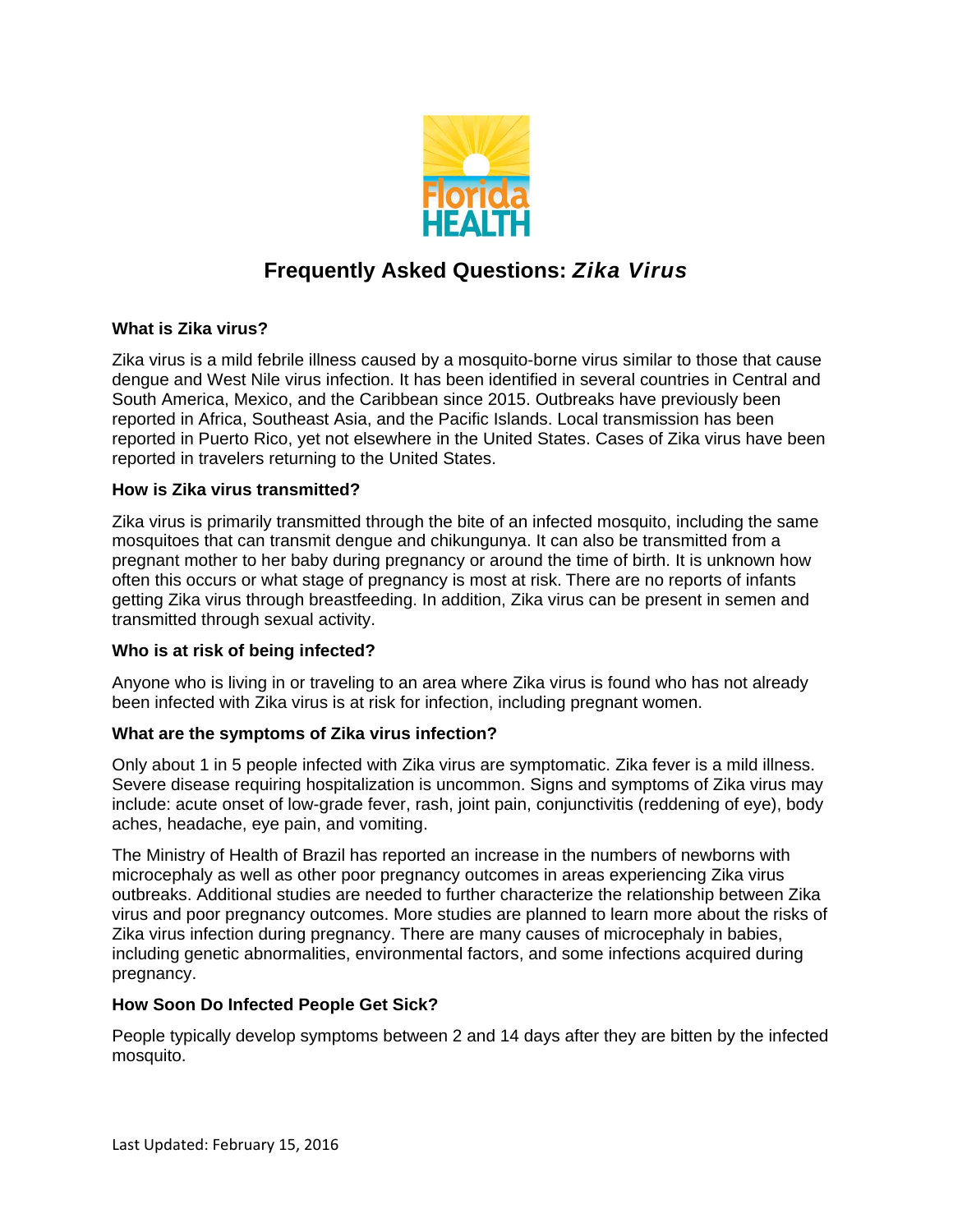#### **How is Zika virus treated?**

Since there is no specific treatment against the virus, treat the symptoms by getting plenty of rest, drink fluids to prevent dehydration, take medicines to relieve fever and pain. Illness typically resolves within a week. Do not take aspirin or other non-steroidal anti-inflammatory drugs.

#### **What can I do to prevent Zika virus infection?**

The best way to avoid Zika virus is to prevent mosquito bites. The best preventive measures are to **Drain** standing water to prevent mosquito breeding around your home or business, **Cover** doors and windows with screens to keep mosquitoes outside of homes and **Cover** skin with clothing or mosquito repellent to prevent mosquito bites.

DRAIN standing water:

- Drain water from garbage cans, buckets, pool covers, coolers, toys, flowerpots or any other containers where sprinkler or rainwater has collected.
- Discarded old tires, drums, bottles, cans, pots and pans, broken appliances and other items that aren't being used.
- Empty and clean birdbaths and pet's water bowls at least once or twice a week.
- Protect boats and vehicles from rain with tarps that don't accumulate water.
- Maintain swimming pools in good condition and appropriately chlorinated. Empty plastic swimming pools when not in use.

COVER your skin with:

- CLOTHING If you must be outside when mosquitoes are active, cover up. Wear comfortable shoes, socks, long pants and long sleeves.
- REPELLENT Apply mosquito repellent to exposed skin and clothing. Always use repellents according to the label. Environmental Protection Agency (EPA) registered repellents with 10-30 percent DEET, picaridin, IR3535, and some oil of lemon eucalyptus and para-menthane-diol products provide longer-lasting protection. Permethrin repellent can also be applied to clothing (but not skin). It is safe for pregnant or nursing women to use EPA-approved repellants if applied according to package label instructions.
- Use mosquito netting to protect children younger than 2 months old. Sleep under a mosquito bed net when outside or in a room that is not screened.

COVER doors and windows with screens:

- Keep mosquitoes out of your house. Repair damaged screening on windows, doors, porches, and patios.
- If traveling, choose a hotel or lodging with air conditioning or screens on windows and doors.

### **What should I do if I think I have the Zika virus?**

Contact your health care provider if you think you or a family member might be ill due to Zika virus infection. Travelers returning home from areas with active Zika virus transmission should avoid being bitten by mosquitoes for three weeks following travel, especially while ill, to prevent infection of local mosquitoes. Women who were traveling in areas where Zika virus was active during their pregnancy should consult with their obstetrician.